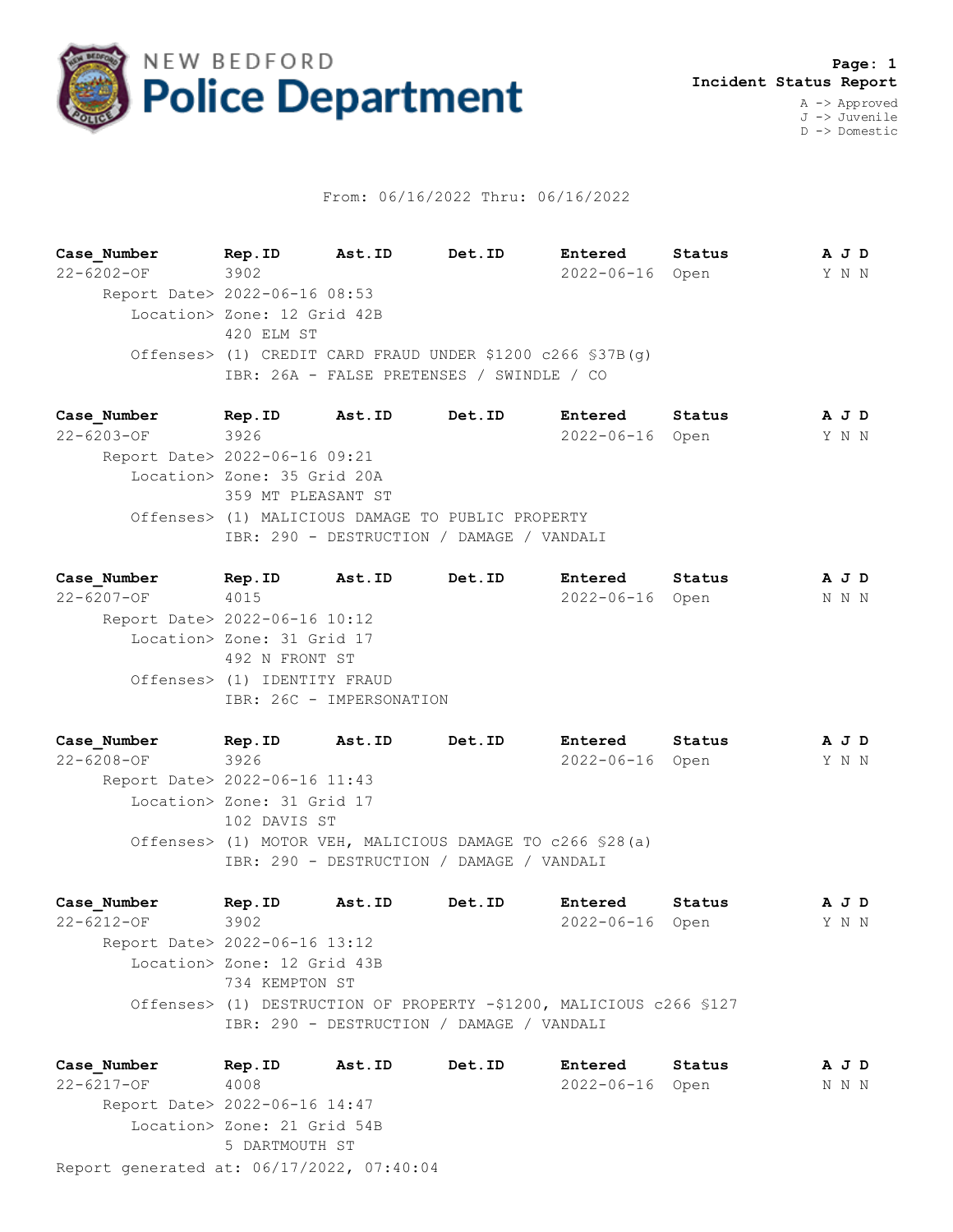

 Offenses> (1) ASSAULT W/DANGEROUS WEAPON IBR: 13B - SIMPLE ASSAULT

**Case\_Number Rep.ID Ast.ID Det.ID Entered Status A J D** 22-6219-OF 3902 2022-06-16 Open Y N N Report Date> 2022-06-16 16:07 Location> Zone: 22 Grid 63 193 FRANK ST Offenses> (1) MOTOR VEH, MALICIOUS DAMAGE TO c266 §28(a) IBR: 290 - DESTRUCTION / DAMAGE / VANDALI

**Case\_Number Rep.ID Ast.ID Det.ID Entered Status A J D** 22-6220-OF 3799 2022-06-16 Open Y N N Report Date> 2022-06-16 14:46 Location> Zone: 34 Grid 4 3330 ACUSHNET AVE Offenses> (1) CREDIT CARD FRAUD UNDER \$1200 BY MERCHANT c266 §37B(i) IBR: 26A - FALSE PRETENSES / SWINDLE / CO

**Case\_Number Rep.ID Ast.ID Det.ID Entered Status A J D** 22-6228-OF 3959 2022-06-16 Open Y N N Report Date> 2022-06-16 18:03 Location> Zone: 22 Grid 61 27 NELSON ST Offenses> (1) LARCENY OF REGISTRATION/LICENSE PLATE/TAG IBR: 23G - THEFT OF MOTOR VEHICLE PARTS O

**Case\_Number Rep.ID Ast.ID Det.ID Entered Status A J D** 22-6231-OF 4039 2022-06-16 Open Y N N Report Date> 2022-06-16 17:43 Location> Zone: 31 Grid 17 497 BELLEVILLE AVE Offenses> (1) THREAT TO COMMIT CRIME IBR: 13C - INTIMIDATION

**Case\_Number Rep.ID Ast.ID Det.ID Entered Status A J D** 22-6232-OF 4082 2022-06-16 Open Y N N Report Date> 2022-06-16 18:29 Location> Zone: 33 Grid 11A 1406 OLD PLAINVILLE RD Offenses> (1) A&B ON POLICE OFFICER IBR: 13B - SIMPLE ASSAULT (2) A&B ON AMBULANCE PERSONNEL IBR: 13B - SIMPLE ASSAULT (3) A&B ON AMBULANCE PERSONNEL IBR: 13B - SIMPLE ASSAULT (4) DISTURBING THE PEACE IBR: 90C - DISORDERLY CONDUCT (5) DISORDERLY CONDUCT